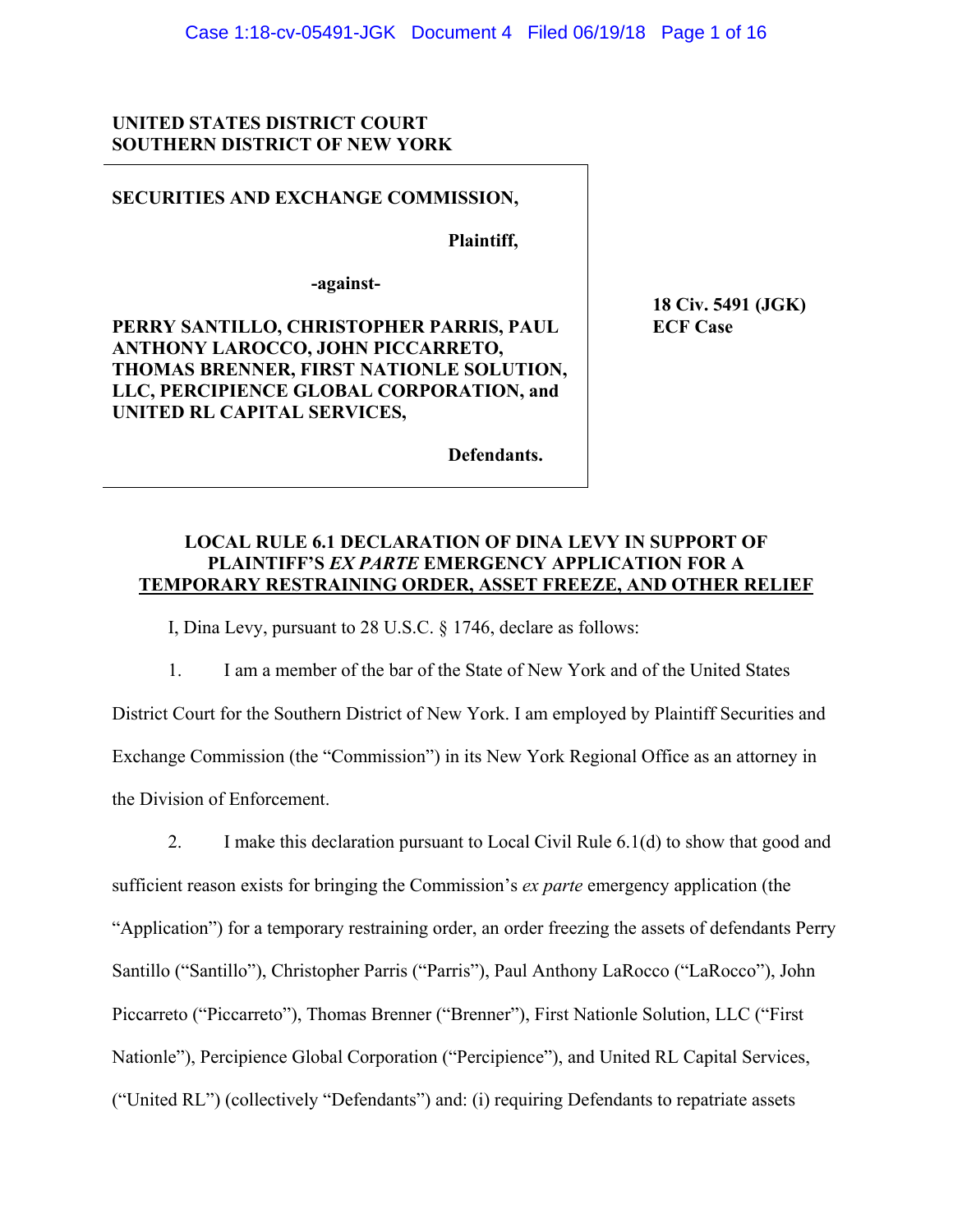### Case 1:18-cv-05491-JGK Document 4 Filed 06/19/18 Page 2 of 16

transferred outside the United States; (ii) preventing Defendants from destroying or altering documents; (iii) seeking expedited discovery; and (iv) ordering Defendants to provide a sworn accounting.

3. The Commission makes this emergency application by order to show cause to prevent Defendants from transferring to foreign accounts or otherwise dissipating the proceeds of their fraud.

4. No previous application for the relief requested herein or any similar relief has been made by the Commission.

5. The Commission makes its Application *ex parte* by order to show cause to (i) preserve the *status quo* pending adjudication of the Application; (ii) ensure that any future judgment of this Court for disgorgement, prejudgment interest, and civil money penalties is not rendered meaningless; and (iii) prevent the destruction or fabrication of evidence. The Commission believes that proceeding by notice of motion will likely jeopardize the Court's ability to grant full and effective relief both on this Application and on the merits of the Commission's Complaint, because doing so will provide Defendants with the time to move their ill-gotten gains to foreign accounts and otherwise dissipate the funds before an asset freeze order can be entered.

6. This application is made in connection with a Complaint that the Commission has filed against the above-captioned Defendants.

7. Defendant First Nationle represents that it is located in this district and it conducts fraudulent business in this District. Exhibit ("Ex.")  $1^1$  (First Nationle Brochure) at 4; Ex. 2 (First Nationle Client Account Statement); Ex. 3 (First Nationle Website Page). Additionally, I learned

<sup>&</sup>lt;sup>1</sup> Exhibits referenced as "Ex." are true and correct copies of those documents and are attached to this declaration.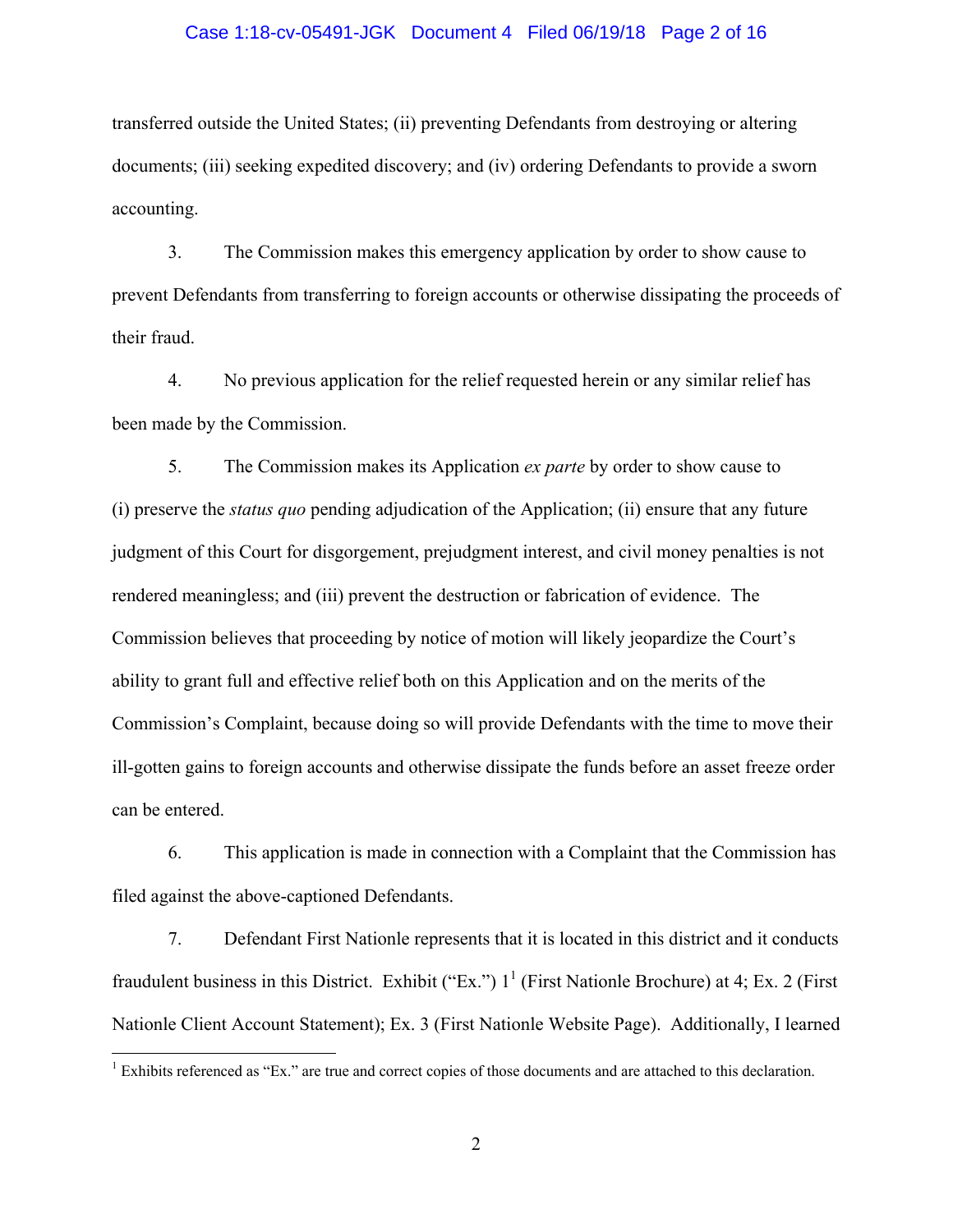# Case 1:18-cv-05491-JGK Document 4 Filed 06/19/18 Page 3 of 16

through my investigation that certain of the transactions, acts, practices, and courses of business constituting the violations alleged herein occurred within this District. Among other things, some of Defendants' fraudulent and misleading statements were made to the public at large in this District.

8. I reviewed a report from the Consolidated Lead Evaluation and Reporting database operated by Thomson Reuters ("Clear report") showing that **Santillo** is 38 years old and is, or was, a resident of Rochester, NY. He is a founder, member, manager, and CEO of First Nationle. Ex. 4 (First Nationle Operating Agreement) at 1-2. Based on my investigation, I learned that Santillo offered and sold securities in First Nationle, Percipience, and United RL to investors and potential investors. Santillo also provided investment advice to those same investors and potential investors. I reviewed a FINRA BrokerCheck Report published by the Financial Industry Regulatory Authority Inc. ("FINRA BrokerCheck Report") showing that Santillo was registered with FINRA from 2003 to 2007.

9. I reviewed a Clear report showing that **Parris** is 38 years old and is, or was, a resident of Rochester, NY. He is a manager of First Nationle, a founder and owner of Percipience, and a member and owner of United RL. Ex. 5 (Lucian Development Form D) at 5; Ex. 6 (First Nationle Promissory Note) at 1; Ex. 7 (Private Placement Memorandum ("PPM") for Percipience) at 2; Ex. 8 (United RL Operating Agreement) at 1. Through my investigation, I learned that Parris offered and sold securities in First Nationle, Percipience, and United RL to investors and potential investors. Parris also provided investment advice to those same investors and potential investors. I reviewed a FINRA BrokerCheck Report showing that Parris was registered with FINRA from 2002 to 2005, and was suspended by FINRA in 2015 from association with any FINRA member.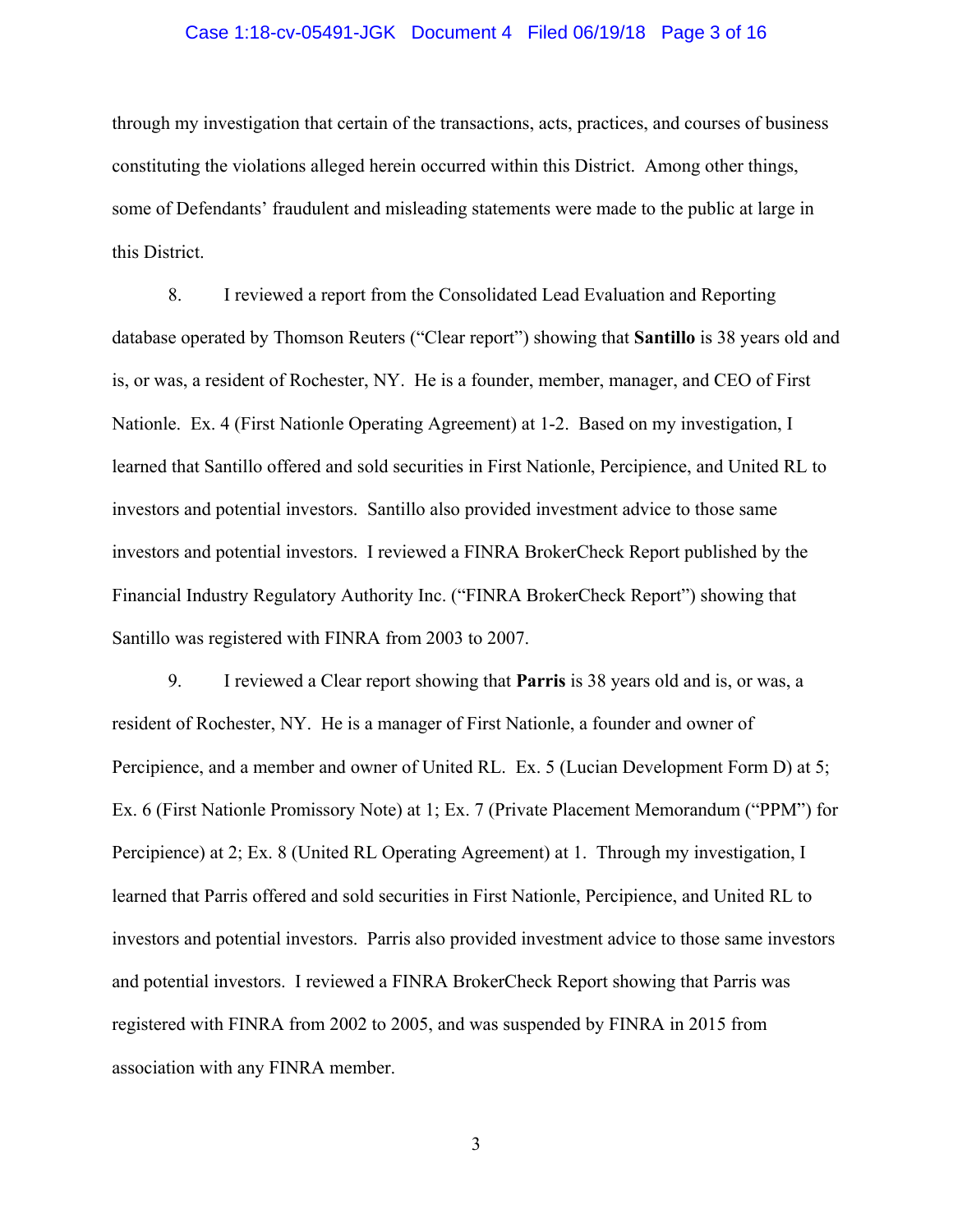## Case 1:18-cv-05491-JGK Document 4 Filed 06/19/18 Page 4 of 16

10. I reviewed a Clear report showing that **LaRocco** is 55 years old and is, or was, a resident of Ocala, Florida. He is a founder, manager, and CEO of United RL. Ex. 9 (United RL PPM) at 1, 9, and 15. I learned through my investigation that LaRocco offered and sold securities in First Nationle and United RL and that LaRocco provided investment advice to those same investors and potential investors to whom he offered securities. I reviewed a FINRA BrokerCheck Report showing that LaRocco was registered with FINRA from 2001 to 2010. That FINRA BrokerCheck Report showed he was barred by FINRA in 2011 from association with any FINRA member.

11. I reviewed a Clear report showing that **Piccarreto** is 34 years old and is, or was, a resident of San Antonio, Texas. I learned through my investigation that Piccarreto offered and sold securities in First Nationle, Percipience, and United RL, and that Piccarreto also provided investment advice to those same investors and potential investors. I reviewed a FINRA BrokerCheck Report showing that Piccarreto was registered with FINRA from 2014 to 2015. That FINRA BrokerCheck Report explains that he was suspended for 24 months by FINRA starting in July 2017 for participating in the unregistered offering of securities and for making misleading statements to FINRA.

12. I reviewed a Clear report showing that **Brenner** is 55 years old and is, or was, a resident of Orville, Ohio. I learned through my investigation that Brenner sold securities in Percipience, and United RL. Brenner also provided investment advice to those same investors and potential investors to whom he offered and sold securities. I reviewed a FINRA BrokerCheck Report showing that Brenner was registered with FINRA from 1986 until 2016. That FINRA report explained that he was suspended in 2016, by FINRA for, among other things, making misrepresentations in connection with selling securities. The FINRA BrokerCheck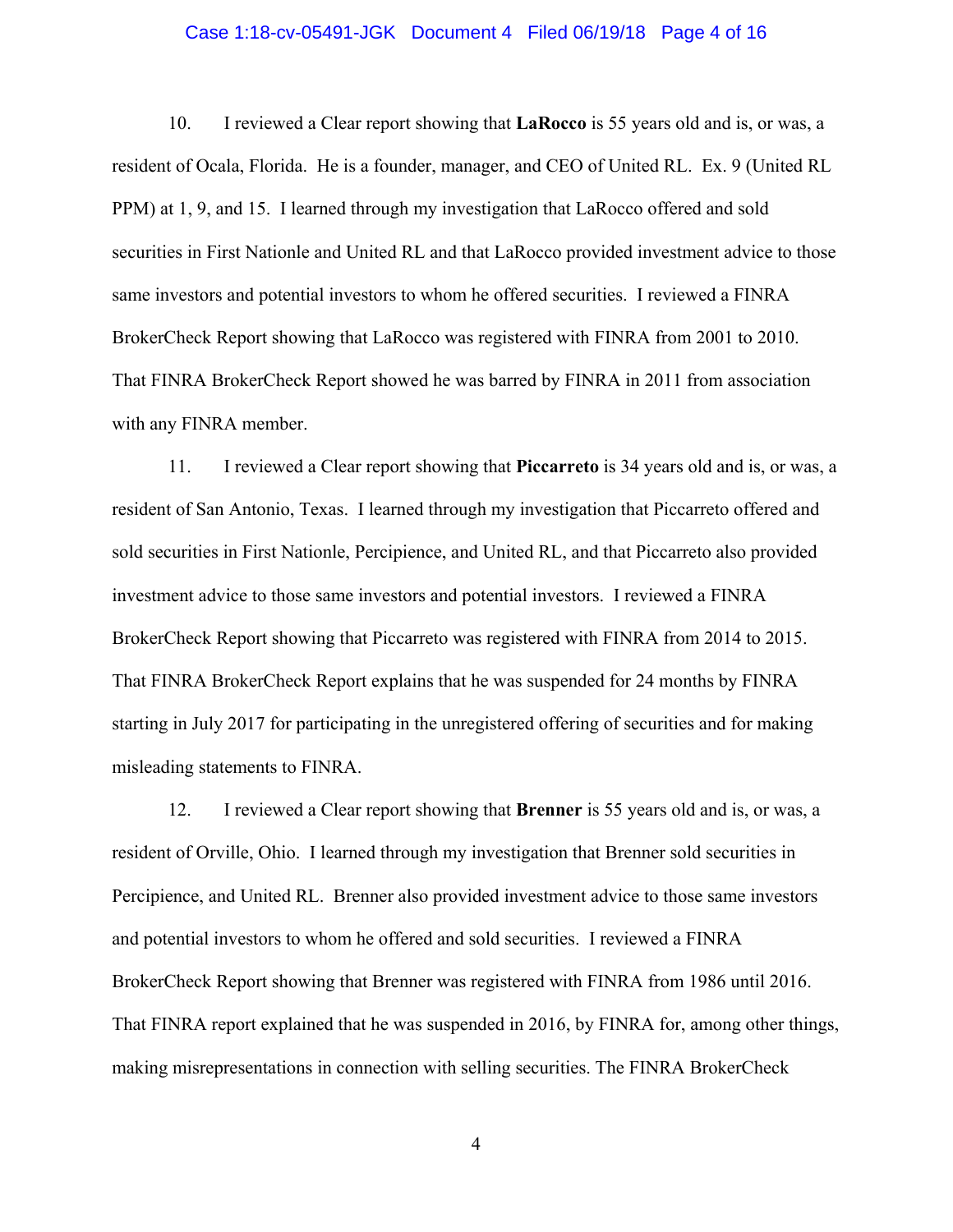#### Case 1:18-cv-05491-JGK Document 4 Filed 06/19/18 Page 5 of 16

Report further explains that Brenner was barred for failing to appear for FINRA-requested testimony.

13. **First Nationle** is a Michigan corporation. Ex. 10 (First Nationle Certificate of Incorporation). First Nationle purports to conduct business in areas including leveraged investments, the financial services industry, insurance, and real estate development, among others. Ex. 4 (First Nationle Operating Agreement) at 1; Ex. 1 (First Nationle Brochure) at 3. Based on my investigation, I am not aware of evidence that indicates that First Nationle conducts more than some minimal business. Rather, Defendants operate First Nationle primarily as a Ponzi scheme by issuing securities in the form of promissory notes, soliciting and then misappropriating substantial amounts of investor funds, and using remaining investor funds to pay off redeeming investors.

14. **Percipience** is a Delaware Corporation. Ex. 11 (Percipience Certificate of Incorporation). Percipience purports to conduct business by providing loans to borrowers to buy and improve single-family houses. Ex. 7 (Percipience PPM) at 3. Based on my investigation, I am not aware of evidence that indicates that Percipience conducts more than some minimal business. Rather, Defendants operate Percipience primarily as a Ponzi scheme by issuing securities in the form of stock, soliciting and then misappropriating substantial amounts of investor funds, and using remaining investor funds to pay off redeeming investors.

15. **United RL** is a Delaware and Michigan Corporation. Ex. 12 (United RL Certificate of Incorporation). United RL purports to conduct business by financing physicianowned toxicology laboratories. Ex. 8 (United RL Operating Agreement) at 2; Ex. 13 (United RL Brochure); Ex. 9 (United RL PPM) at 8. Based on my investigation, I am not aware of evidence that indicates that United RL conducts more than some minimal business. Rather, Defendants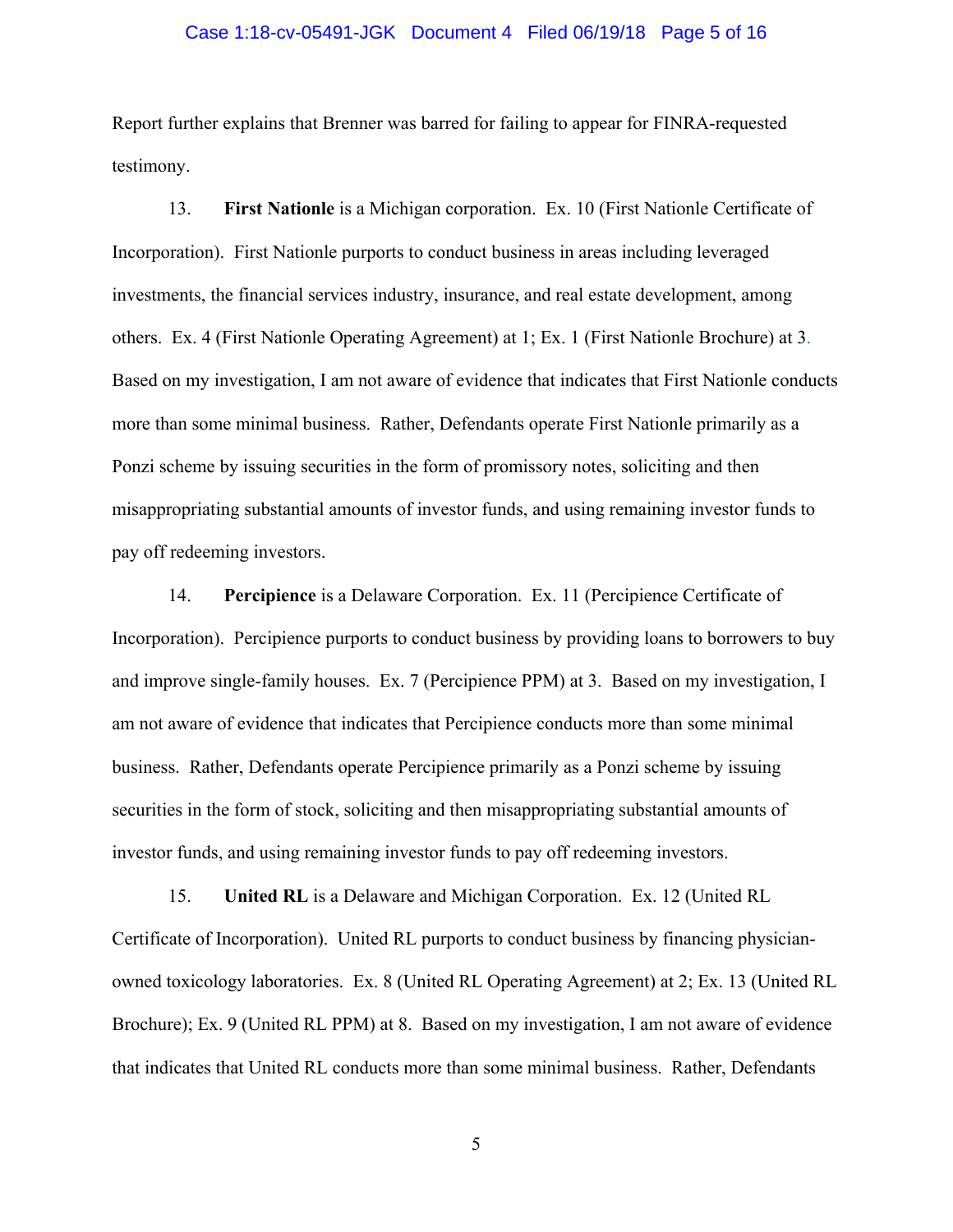# Case 1:18-cv-05491-JGK Document 4 Filed 06/19/18 Page 6 of 16

operate United RL primarily as a Ponzi scheme by issuing securities, including in the form of promissory notes, soliciting and then misappropriating substantial amounts of investor funds, and using remaining investor funds to pay off redeeming investors.

### **The Fraudulent Scheme**

16. Through my investigation, I learned the following facts. Santillo and Parris buy books of business from investment professionals such as registered representatives and investment advisors around the country. Santillo and Parris, with the help of others, including LaRocco, Piccarreto, and Brenner, then solicit potential investors from those newly acquired books of business to withdraw their money from traditional investments such as annuities, and reinvest their funds in issuers controlled by Santillo, Parris, LaRocco, Piccarreto, and Brenner (the "Individual Defendants"), including First Nationle, Percipience, and United RL (the "Entity Defendants") (at least sometimes without disclosing that the Individual Defendants control those issuers).

17. Through my investigation, I learned the following facts. With investor victims located throughout the country, Santillo and Parris have relied on individuals with longestablished ties to certain communities to defraud investors in those communities. LaRocco has been a central figure in defrauding investors in Florida where Santillo, LaRocco and potentially others raised at least \$26 million from at least 147 investors since August 2012 in Florida. *See also* Declaration of Jordan Baker ("Baker Decl.") ¶ 16. Piccarreto has been a central figure in defrauding investors in Texas, where Piccarreto, Parris and potentially others have raised at least \$6.6 million from at least 38 investors since April 2014. *Id.* Brenner has been a central figure in Ohio, where Brenner, Parris and potentially others raised at least \$8 million from at least 74 investors since April 2013. *Id.* 

18. Santillo, Parris, and Piccarreto also raised money from investors in other states.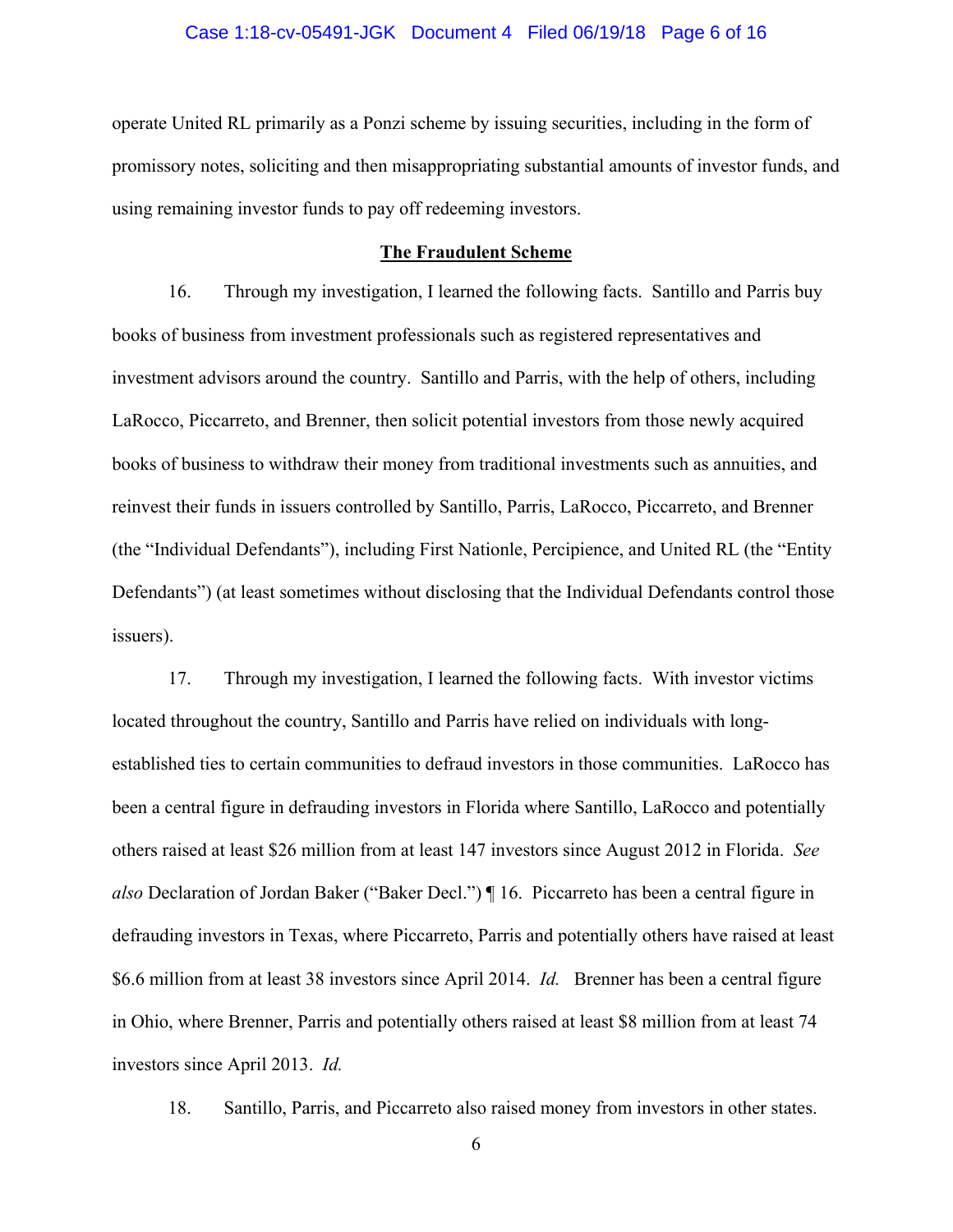# Case 1:18-cv-05491-JGK Document 4 Filed 06/19/18 Page 7 of 16

For example, Santillo, Parris, Piccarreto and potentially others raised at least \$21 million from at least 80 investors in California since May 2012. *Id.* More recently, Santillo spearheaded the solicitation of at least \$2.2 million from at least 24 investors in Maryland since late 2017. *Id.* I have learned further through my investigation that additional investor victims are located in other states. In total, Defendants have raised at least \$102 million from at least 637 investors since at least July 2011 through their fraudulent offerings. *Id* ¶ 14. Of that \$102 million, the majority of it was either misappropriated by Defendants or paid to redeeming investors. *See also id.* ¶ 17.

#### **The Fraudulent Offerings**

19. **First Nationle:** Santillo, Parris, LaRocco, Piccarreto, and potentially others, have induced at least 318 investors to invest at least \$46 million in the First Nationle offering since February 2012. Baker Decl. ¶ 15. A First Nationle brochure provided to investors and potential investors claims that First Nationle is a holding company for "several sales affiliates that represent a group of companies who offer a rich portfolio of premier insurance and Impaired Risk . . . These subsidiaries manage over \$145 million in assets." Ex. 1 (First Nationle Brochure) at 3. Based on my investigation, I am not aware of any evidence that indicates that First Nationle is a holding company for any subsidiaries, much less subsidiaries with assets of \$145 million. I am also not aware of any evidence that indicates that First Nationle conducts anything more than minimal business functions.

20. The First Nationle subscription agreement provided to investors claims that First Nationle "is a firm engaged in the business of senior market insurance program commerce and the development and management of diverse real property holdings." Ex. 14 (First Nationle Subscription Agreement) at 1. The subscription agreement describes the investment as follows: "The debtor plans to apply the proceeds of the offering to help fund the debtor's outlined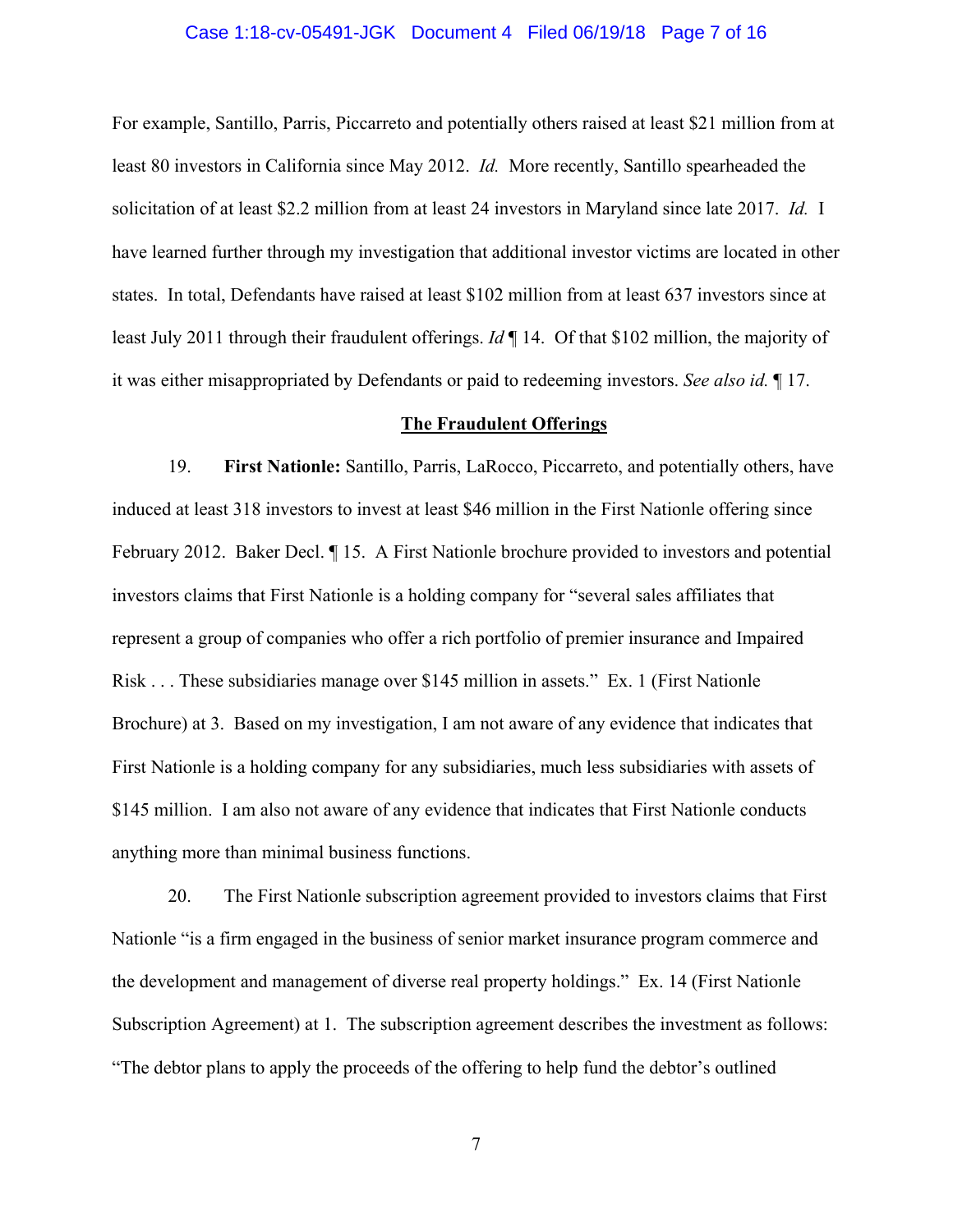### Case 1:18-cv-05491-JGK Document 4 Filed 06/19/18 Page 8 of 16

business model." *Id.* The subscription agreement further claims that "[n]one of the proceeds from the offering will inure to the personal benefit of the Manager." *Id.* The First Nationle operating agreement provided to investors identifies Santillo as the manager of First Nationle, while the subscription agreement identifies Lucian Global, LLC as manager. Ex. 14 (First Nationle Subscription Agreement) at 1; Ex. 4 (First Nationle Operating Agreement) at 1. Parris is the manager of Lucian Global LLC, and thus a *de facto* co-manager of First Nationle along with Santillo. Ex. 5 (Lucian Development Form D) at 5.

21. I learned through my investigation that First Nationle offered promissory notes to investors. The First Nationle promissory notes offered and sold by Santillo, Parris, LaRocco, and Piccarreto typically contain maturity dates of three years, and provide for interest payments at an annual rate ranging from 3.3% to 6%, as well as bonuses ranging from approximately 10% to 19% to be credited to the investor upon initially investing. Ex. 6 (First Nationle Promissory Note) at 1. First Nationle's offering documents provide that investors will incur a penalty for early withdrawal of any amount above 10% of the investment. *Id.* Based on my investigation, I learned that Santillo, Parris, LaRocco, Piccarreto, and First Nationle do not disclose to investors and potential investors that their "investment" is actually part of a Ponzi scheme.

22. **Percipience:** Santillo, Parris, Piccarreto, Brenner and potentially others, solicited at least 229 investors to invest at least \$22 million in the Percipience offering since April 2013. Baker Decl. ¶ 15. The Percipience PPM claims that Percipience's business is to provide loans to borrowers to buy and improve single-family houses. Ex. 7 (Percipience PPM) at 3. Through my investigation, I am not aware of any evidence that indicates that Percipience conducts anything more than minimal business functions. The Percipience PPM further claims that in the event of raising a maximum \$5 million in the offering, \$4.25 million (or 85% of the proceeds) will be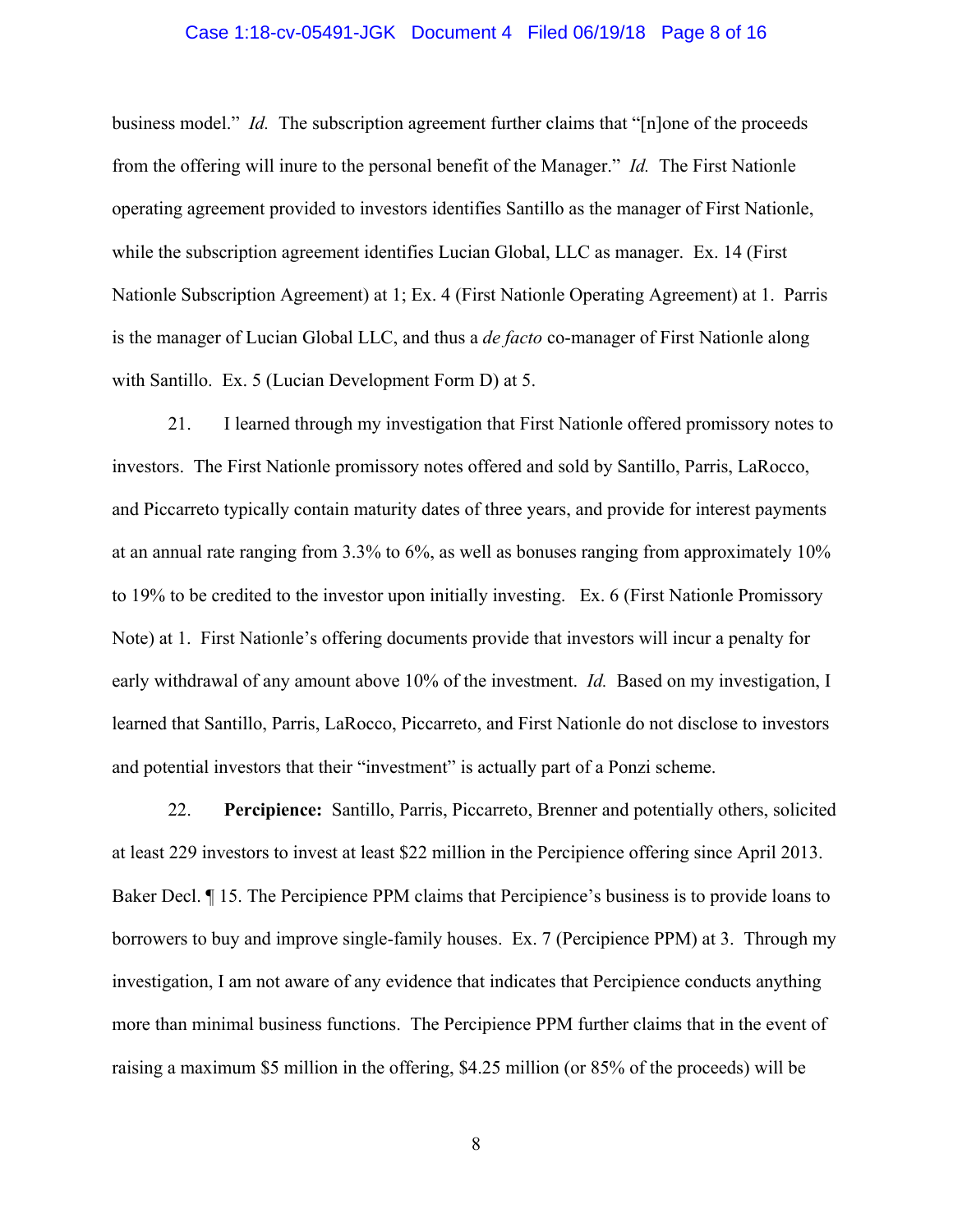# Case 1:18-cv-05491-JGK Document 4 Filed 06/19/18 Page 9 of 16

used for Percipience's business, with the remainder of the proceeds to be spent on expenses such as brokers fees. *Id.* at 23.

23. The Percipience PPM explains that the Percipience offering is in the form of preferred stock, specifically Class A and Class B shares. Ex. 7 (Percipience PPM) at 2. Class A shares have a one year "lock period," with a claimed annual return of 7%. *Id.* Class B shares have a three year "lock period," with a claimed annual return of 8% and an 8% bonus to be credited to the investor upon initially investing. *Id.* Percipience's PPM provides that investors will incur a penalty for early withdrawal of any investment. *Id.* Based on my investigation, I learned that Santillo, Parris, Piccarreto, Brenner, and Percipience do not disclose to investors and potential investors that their "investment" is actually a Ponzi scheme.

24. **United RL:** I learned through my investigation that Santillo, Parris, LaRocco, Piccarreto, and potentially others, induced at least 183 investors to invest at least \$25 million in the United RL offering since March 2015. *See also* Baker Decl. ¶ 15. United RL's Operating Agreement describes Parris and LaRocco as members of United RL. Ex. 8 (United RL Operating Agreement) at 1. A United RL PPM and a United RL brochure, claim that United RL's business is to make loans to physicians or medical practices for the purpose of owning their own toxicology laboratories for medical tests. Ex. 13 (United RL Brochure) at 2; Ex. 9 (United RL PPM) at 8. Through my investigation, I am not aware of any evidence that indicates that United RL conducts anything more than minimal business functions.

25. The structure and terms of investments offered in United RL are explained in the United RL PPM and United RL Brochure. Ex. 13 (United RL Brochure) at 4-5; Ex. 9 (United RL PPM) at 1, 6-8. The United RL offering is in the form of promissory notes with maturity dates of either one year ("short term") or three years (either "medium term" or "long term"). *Id.*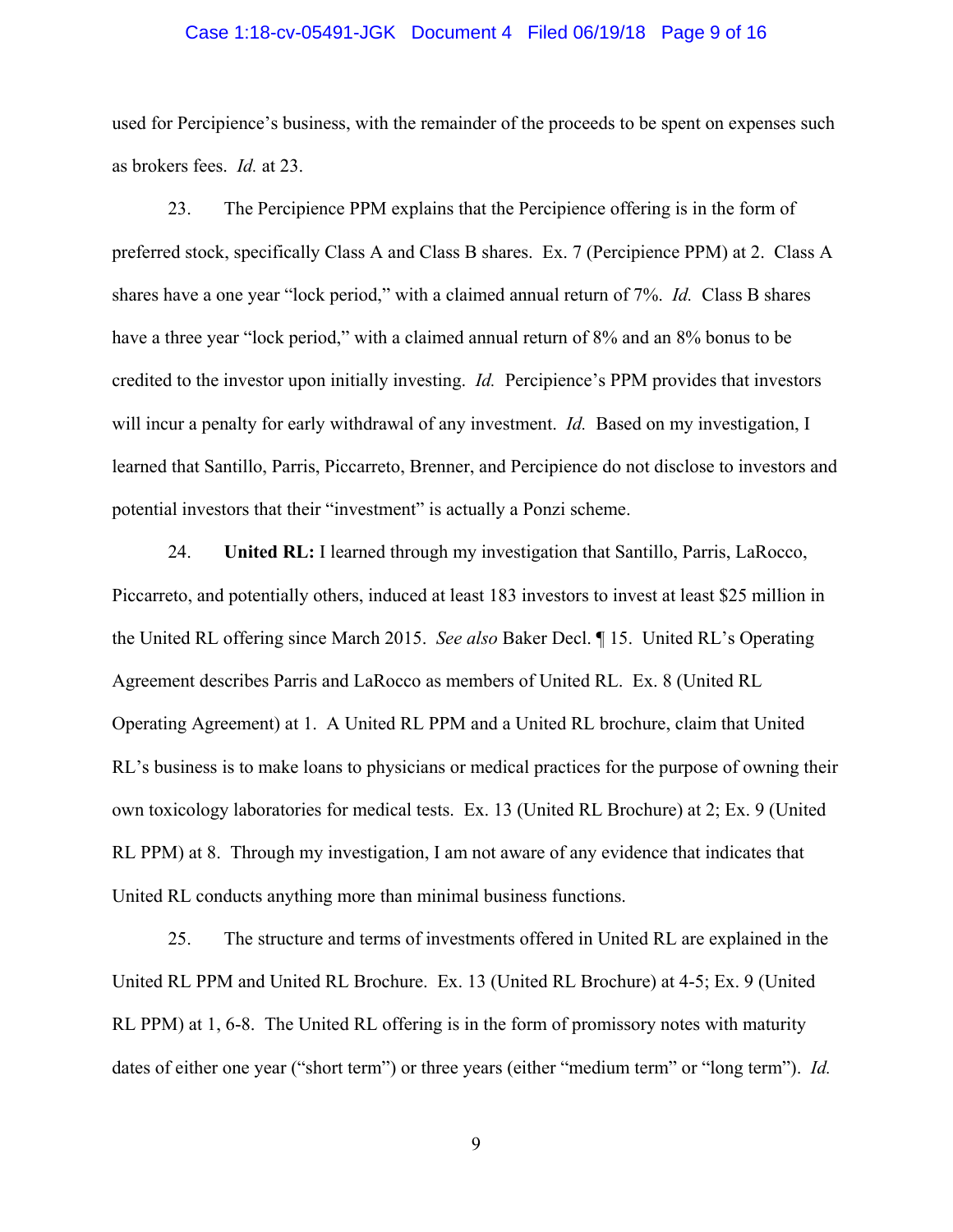### Case 1:18-cv-05491-JGK Document 4 Filed 06/19/18 Page 10 of 16

The terms of a number of United RL notes include claimed 7% interest payments to be paid semi-annually and claimed bonus payments of 7% on the three-year promissory notes, to be credited to the investor upon initially investing. *Id.* For at least several investments, United RL promised returns of 10%. The facts I gathered through my investigation show that Santillo, Parris, LaRocco, Piccarreto, Brenner, and United RL do not disclose to investors and potential investors that their "investment" is actually a Ponzi scheme.

26. Based on my investigation, I learned that Santillo, Parris, and/or their associates also sold securities in several other fraudulent offerings in which they engaged in the same conduct of raising investor funds and then misappropriating those funds. These smaller offerings include but are not limited to: (1) \$3.2 million raised for Boyles America, LLC from at least 41 investors; (2) \$3.8 million raised for Middlebury Development Corporation from at least 23 investors; (3) \$1.1 million raised for Lucian Development Corporation from at least 14 investors; and (4) \$758,000 raised for Torr, LLC from at least 13 investors. Baker Decl. ¶ 15.

#### **The Misrepresentations, Omissions, Misappropriations, and Breaches of Fiduciary Duty**

27. I learned through my investigation that Santillo, Parris, LaRocco, Piccarreto, and Brenner misrepresent to investors and potential investors that the money they invest in First Nationle, Percipience, United RL, or other issuers, is used to conduct the purported business of each respective issuer. Investors are not told that – in fact – a significant portion of investor proceeds is used to repay redeeming investors or are misappropriated for personal use by Santillo, Parris, LaRocco, Piccarreto, and Brenner.

28. The Entity Defendants' offering documents, as provided by the Individual Defendants to investors, as well the issuers' respective websites, describe their respective purported businesses, including: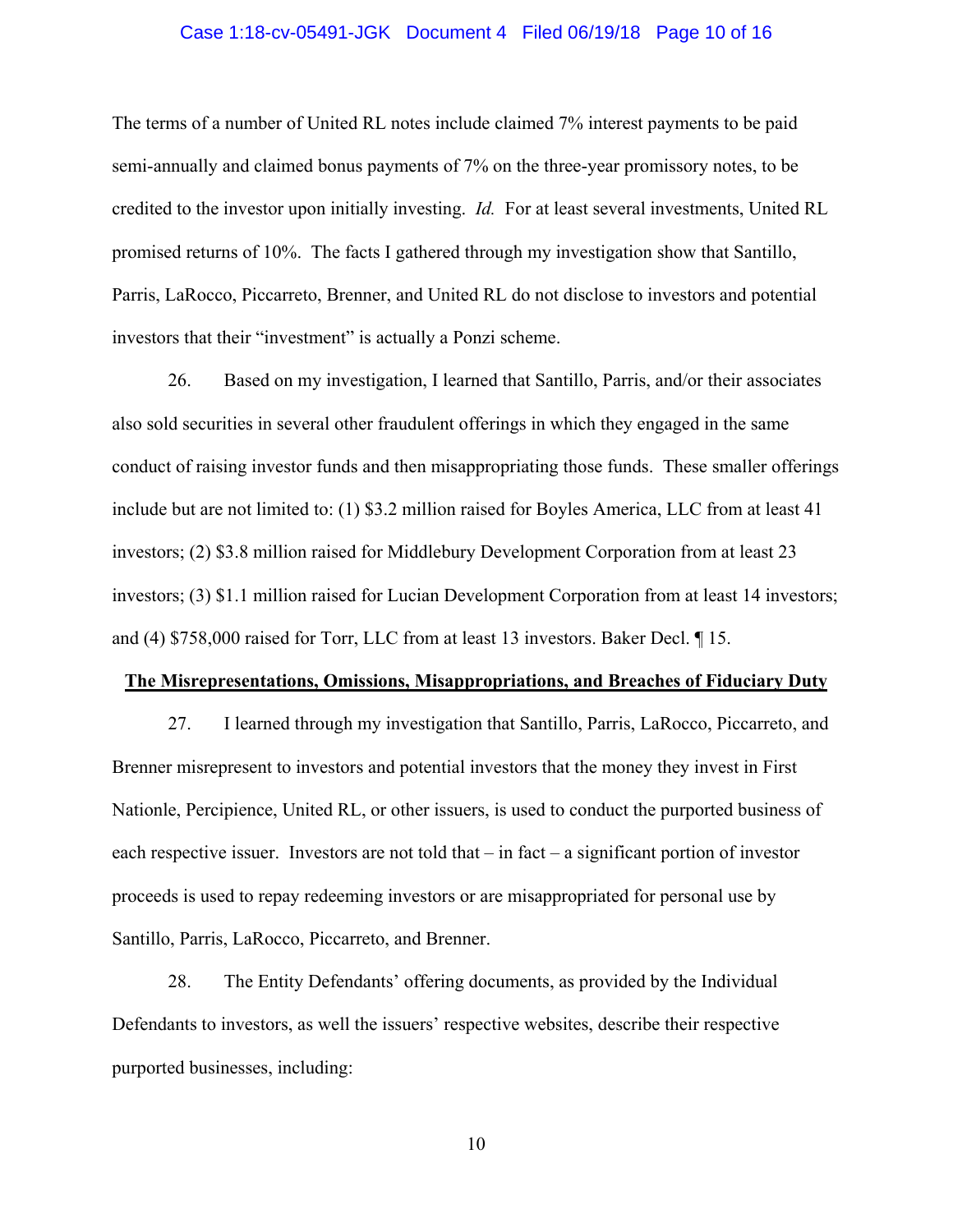- i. First Nationle's website claims that it "is engaged in leveraging investments, holdings, and other assets, while building value for investors." First Nationle's operating agreement claims it engages in businesses including "the acquisition, ownership, development, preservation or operation of . . . stock, mortgages, notes, receivables, securities and realty. . . ." First Nationle's subscription agreement, which it provided to investors, claims that it is "engaged in the business of senior market insurance program commerce and the development and management of diverse real property holdings." Ex. 3 (First Nationle Website Page); Ex. 4 (First Nationle Operating Agreement) at 1; and Ex. 14 (First Nationle Subscription Agreement) at 1.
- ii. Percipience's program summary claims that its business includes "(a) short-term property acquisition and resale, (b) purchase of distressed nonperforming bank notes for profitable repositioning, and (c) property rental income." Percipience's operating agreement claims that it "shall purchase . . . stand-alone homes or . . . flats within a multi-family building" and "lease residences to families supported by governmentally funded rent subsidies. . . ." Percipience's private placement memorandum claims that it "will own, fund and operate [a] real-estate-financing business. . . ." Ex. 15 (Percipience Program Summary) at 4; Ex. 16 (Percipience Operating Agreement) at 1-2; Ex. 7 (Percipience PPM) at 12.
- iii. United RL's website claims that it "is a singular-disciplined company that specializes in providing Physician's financing, supporting the initial development phases of Physician owned clinical laboratories." United RL's operating agreement claims that its operations "encompass the direct or indirect (i) financing of medical-laboratory acquisitions and/or operations owned by third parties, and (ii) conduct of all commercial operations related thereto or supportive thereof." The United RL Brochure, provided to investors, states that United RL "provide[s] program financing . . . for the following specialties: hospitals, OBGYN's pain management, internist and primary care physicians." Ex. 17 (United RL Webpage); Ex. 8 (United RL Operating Agreement) at 2; Ex. 13 (United RL Brochure) at 2.

29. I learned through my investigation that as a general pattern of conduct, rather than deposit investors' funds with the issuers to be used for purported business purposes, Defendants commingled investors' funds. After receiving investor funds, Defendants regularly transferred those funds through multiple accounts held in the names of different entities Defendants control (including but not limited to First Nationle, Percipience, and United RL) then transfer the funds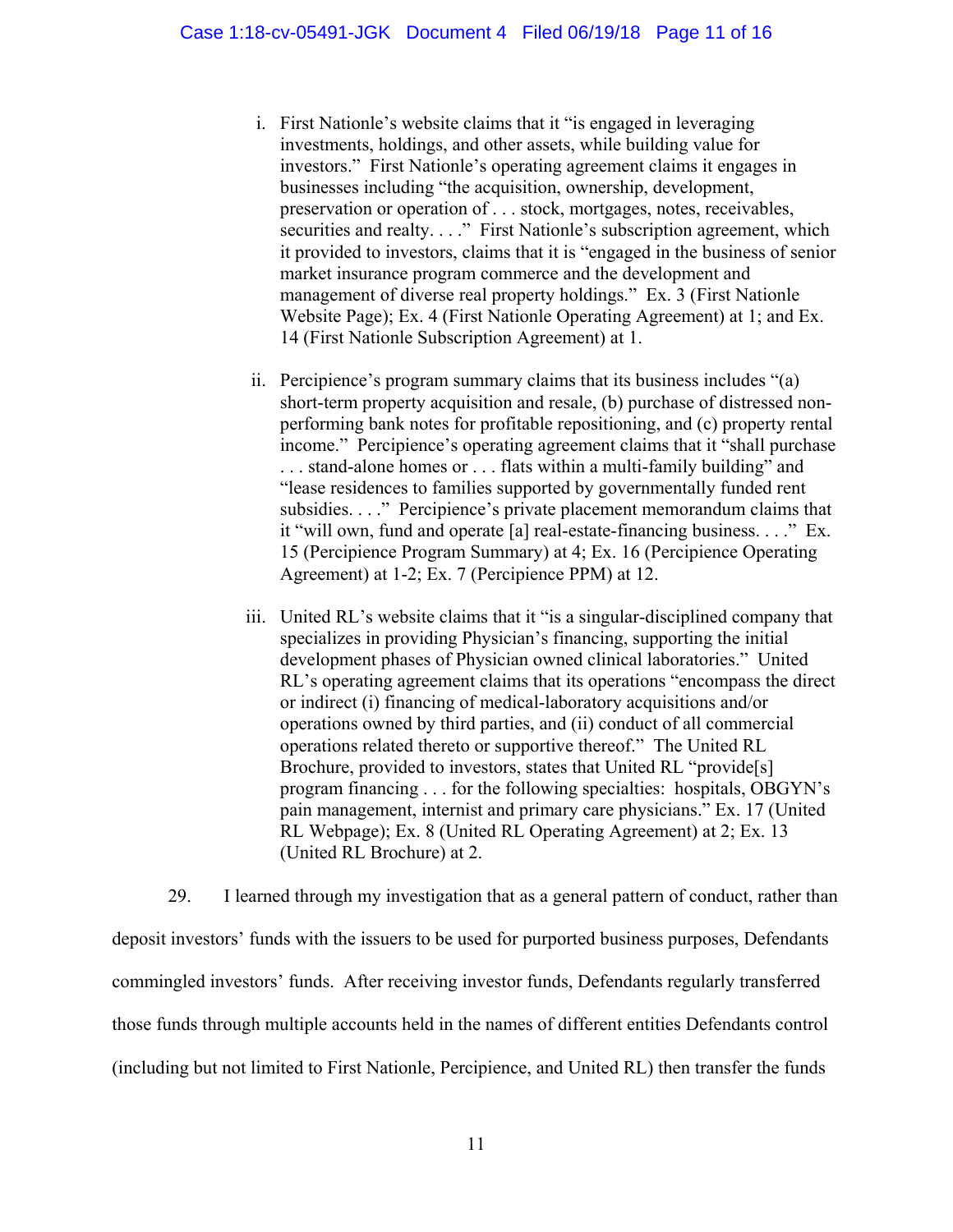### Case 1:18-cv-05491-JGK Document 4 Filed 06/19/18 Page 12 of 16

elsewhere. Substantial amounts of these funds are transferred to redeeming investors or to Santillo or the other Individual Defendants.

30. Of the at least \$102 million that Defendants have raised from investors, Santillo has misappropriated at least \$13.4 million from February 2012 through February 2018. Baker Decl. ¶ 18. In addition to the \$13.4 million misappropriated by Santillo, Santillo further commingled funds by receiving additional money transfers totaling at least \$12 million, but transferring that money back into the accounts held in the names of different entities Defendants control (including but not limited to First Nationle, Percipience, and United RL). *Id*. ¶ 19. Additionally, from August 2011 through February 2018, Parris has misappropriated at least \$1.1 million; from August 2013 through February 2018, LaRocco has misappropriated at least \$1.1 million; from April 2012 through February 2018, Piccarreto has misappropriated at least \$1.3 million, and from July 2011 through September 2017, Brenner has misappropriated at least \$2.9 million. *Id.* ¶ 18. From June 2013 through February 2017: Santillo received \$9.1 million, Parris received \$1.1 million, Piccarreto received \$1.3 million, LaRocco received \$1.1 million and Brenner received \$2.3 million for a total of approximately, \$15 million. *Id*.

31. I learned through my investigation that at least some of the Defendants also misrepresented the ongoing performance – or lack thereof – of investors' investments. Those Defendants provided account statements to investors falsely stating that their funds were invested, falsely stating investment returns, and in some cases falsely stating that a bonus had been credited to their account. In certain cases, those Defendants provided investors with purported bonus funds or interest payments, and in other cases those Defendants provided redeeming investors with all or part of their funds, with returns. These were Ponzi payments derived from new investor funds rather than actual investment returns. Those Defendants have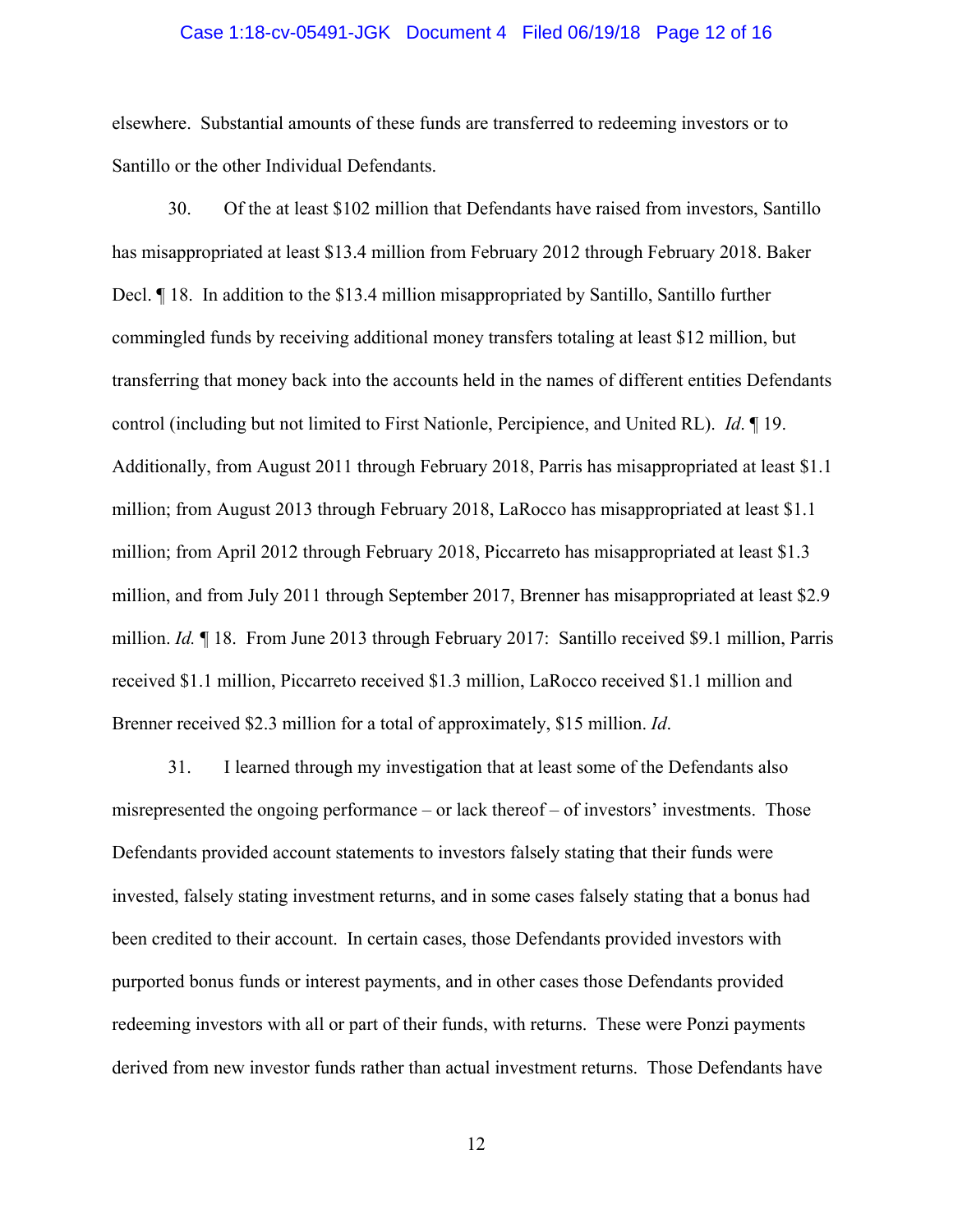### Case 1:18-cv-05491-JGK Document 4 Filed 06/19/18 Page 13 of 16

failed to fulfill other investors' requests to redeem their investments.

32. I learned through my investigation that in many instances, once an investor's funds were deposited into the bank account of an issuer, the funds were promptly transferred through multiple accounts held in the names of other issuers or entities controlled by the Individual Defendants, and then transferred out to various destinations. Of the at least \$102 million raised by Defendants, at least \$38.5 million was paid out to earlier investors in Ponzi payments, at least \$20 million was transferred to personal bank accounts of the Individual Defendants, and the remaining funds were transferred elsewhere in transactions that do not appear related to the issuers' purported businesses. Baker Decl. ¶ 17.

### **Examples of Defendants' Fraud**

33. As part of the investigation, I spoke to over 40 investors or investor family members. Two of those investors, and one family member of another investor, provided declarations: Investors 1 and 2, a husband and wife from Cedar Crest, New Mexico, the daughter of Investor 3 from Austin, Texas, and Investors 4 and 5, a husband and wife from Salinas, California. Those respective declarations are attached as Exs. 18, 19 and 20.

34. Another one of those investors whom I interviewed, Investor 6, from Ocklawaha, Florida, told me the facts regarding her investment through LaRocco. During 2016, LaRocco met with Investor 6 to discuss investment opportunities. Through LaRocco, Investor 6's father had previously invested approximately \$510,000 in First Nationle. After Investor 6's father passed away, LaRocco provided advice and guidance to Investor 6 about her father's assets. LaRocco convinced Investor 6 to maintain her father's investment in First Nationle and also to invest \$450,000 of her own money in United RL. LaRocco told Investor 6 that her investment funds would be used for United RL's business of funding medical laboratories. LaRocco also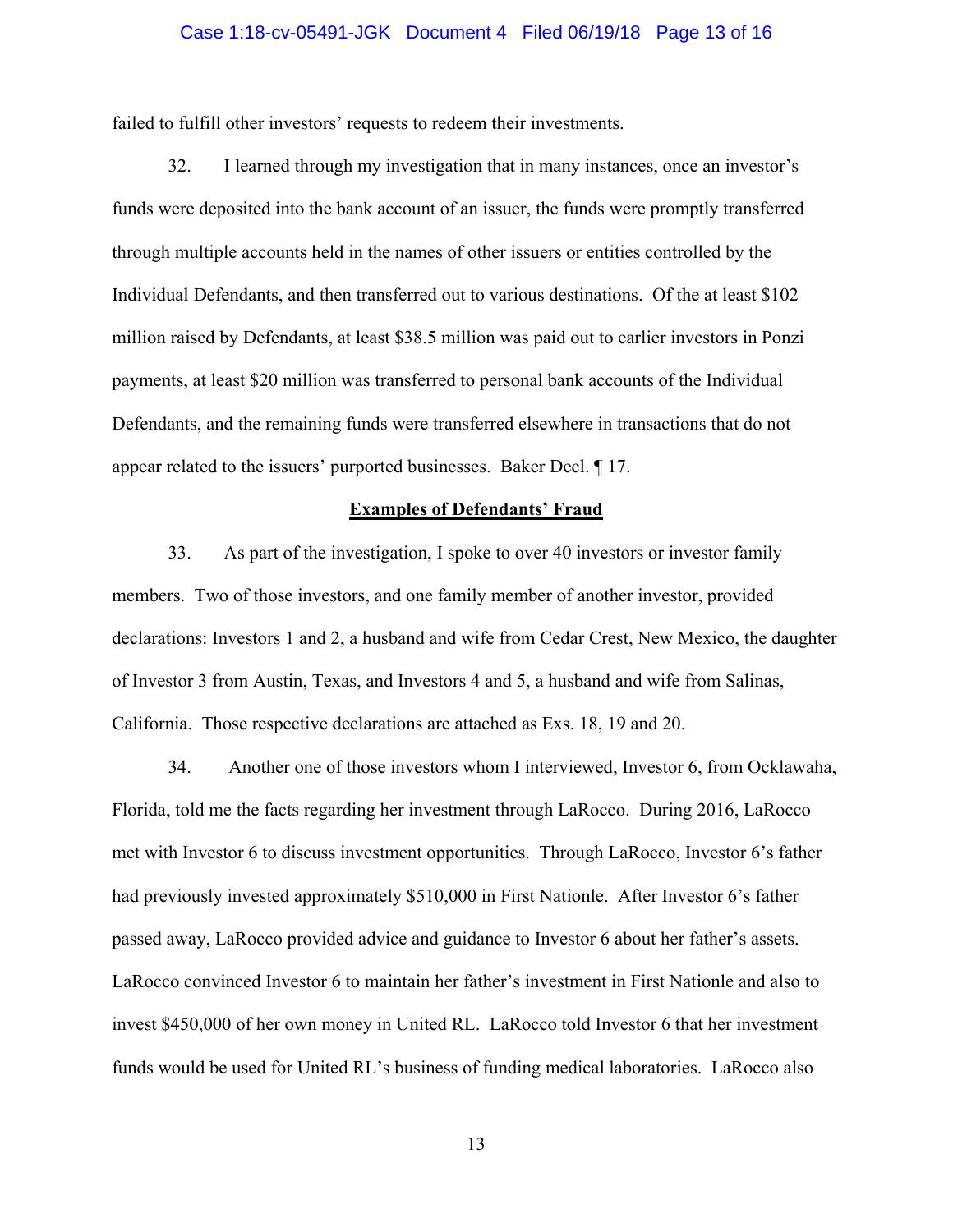### Case 1:18-cv-05491-JGK Document 4 Filed 06/19/18 Page 14 of 16

provided written documents related to Investor 6's investment.

35. After several meetings with LaRocco, Investor 6 invested \$450,000 in United RL in several installments between July and September 2016. Since that time, Investor 6 has asked to redeem her investments, but she has only received payments totaling about \$89,000.

36. An analysis of bank records (*see* Baker Decl. Ex. 1) shows that Investor 6's investment in United RL was not used to conduct its purported business. Rather, some of the funds were used to make payments to other investors, while other funds were misappropriated by Santillo. For example, \$100,000 of Investor 6's investment in United RL was placed into a United RL bank account (with a previous balance of about \$41,000), combined with approximately \$420,000 of other investor funds, and over the course of two days, about \$210,000 were paid to what appear to be other investors, and \$30,000 to Santillo.

37. Investor 7, from Kirtland, Ohio, is another investor whom I interviewed also told me the facts regarding his investment. He told me that several times since 2013, Brenner met with Investor 7 to discuss investment opportunities. Brenner had advised Investor 7 about investments since about 2003. Brenner convinced Investor 7 that Percipience was a better investment that his existing investments and that his investment would be essentially a guaranteed return. Brenner told Investor 7 that United RL was a business involved in drug testing laboratories, that his investment would support that business, and that United RL was a better investment than Investor 7's other investments.

38. After meeting with Brenner, Investor 7 invested \$20,000 in Percipience in August 2013 and \$140,000 in United RL in May 2015. Since that time, Investor 7 has received small payments on his investment of less than \$1,000 about every six months.

39. An analysis of bank records (*see* Baker Decl. Ex. 1) shows that Investor 7's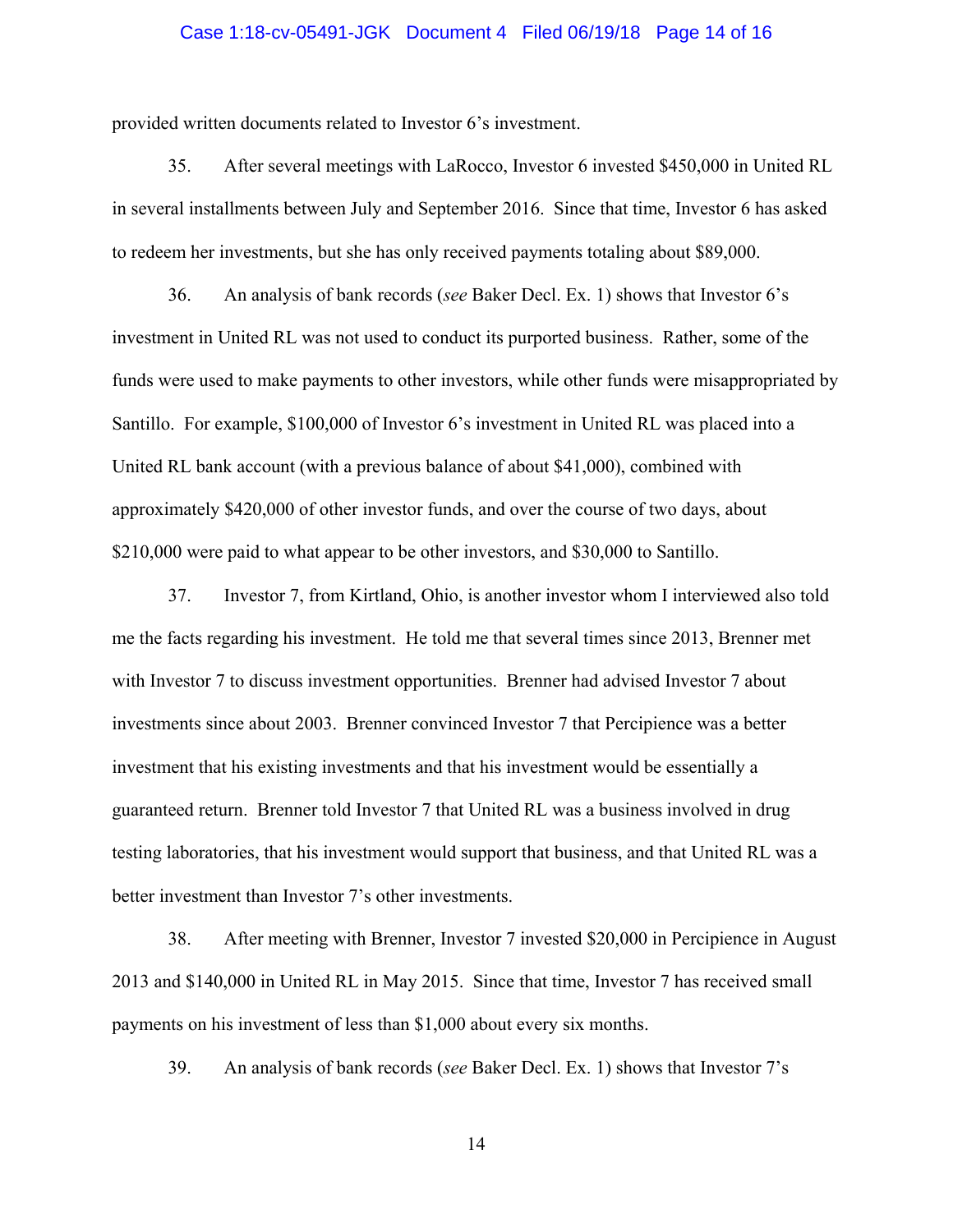### Case 1:18-cv-05491-JGK Document 4 Filed 06/19/18 Page 15 of 16

investments in Percipience and United RL were not used to conduct their purported businesses. Rather, some of the funds were used to make Ponzi payments to other investors, while other funds were misappropriated by Santillo and Brenner.

### **Santillo's Use of Stolen Investor Funds**

40. As detailed above, Santillo misappropriated at least \$13.4 million. He used that money to fund a jet-setting lifestyle. For example, Santillo used investor funds to pay for housing in multiple states, car leases, expenditures at a country club and a Las Vegas resort and casino, credit card payments, and other personal expenses.Baker Decl. ¶ 19. In the investigation, an anonymous tipster provided information that Santillo threw himself a party at a nightclub in Las Vegas for which he commissioned a song about himself to be played. Ex. 21 (Transcript of "King Perry King of the Hyde"). The lyrics to that song refer to (Perry) Santillo as "King Perry" and describe his typical attire: "ten-thousand-dollar suit everywhere he rides." *Id.* The song also depicts his lifestyle as follows: "pop the champagne in L.A., New York to Florida; buy another bottle just to spray it all over ya." *Id.* The song further refers to Santillo as a "hedge fund giant." *Id.*

### **The Individual Defendants Acted as Investment Advisers**

41. From my investigation, I learned the following facts. Each of the Individual Defendants acted as investment advisers. Santillo purchased at least several investment advisory businesses, and then continued to provide those services, acting as an investment adviser himself. In addition to purchasing investment advisory businesses, Santillo advised clients regarding securities. He received compensation through the misappropriation of investor funds. Additionally, Parris, Piccarreto, LaRocco, and Brenner presented themselves to investors as investment advisers who were acting in the interests of individual investors; they reviewed